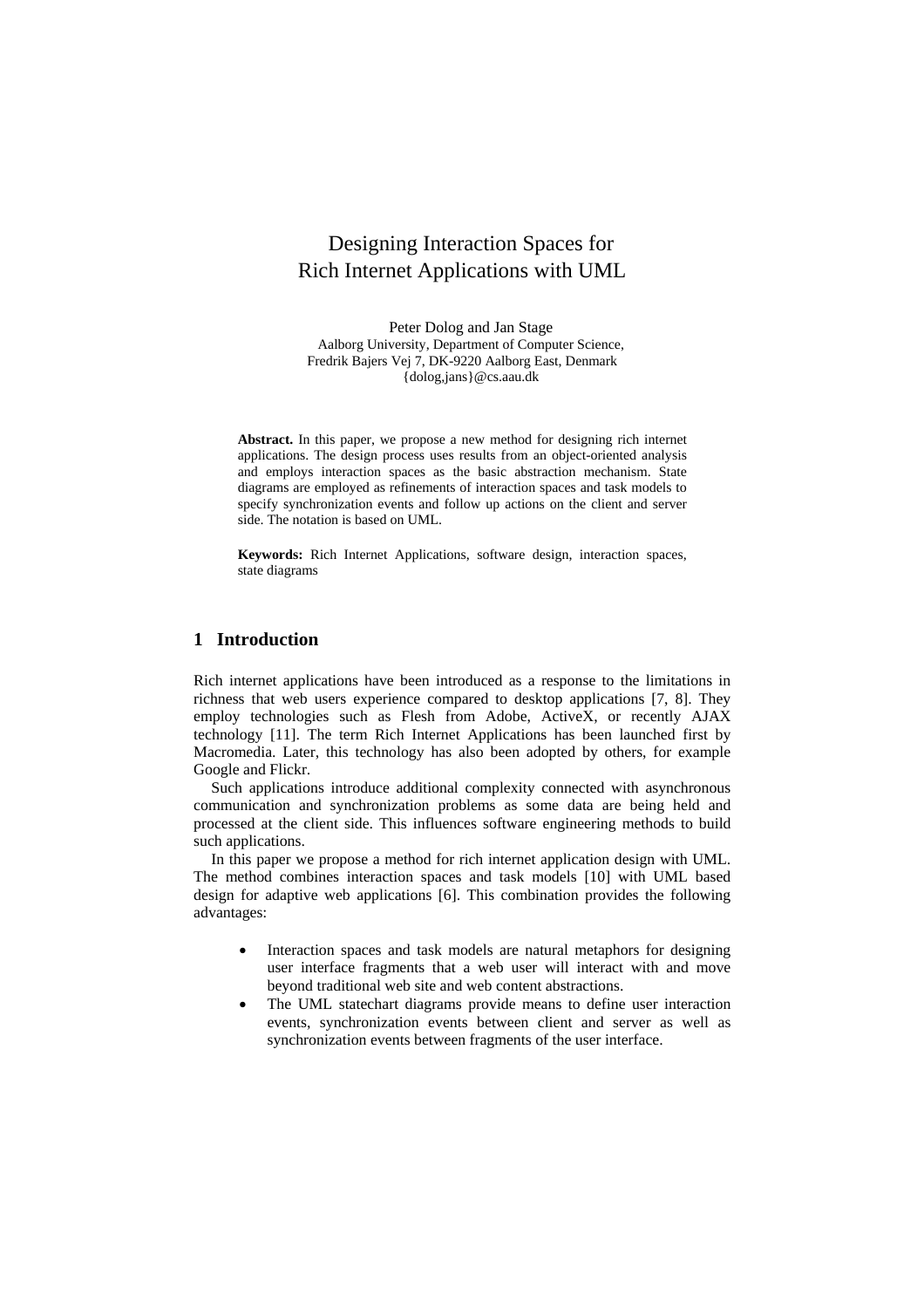The rest of the paper is structured as follows. Section 2 presents the method for designing rich internet applications with illustrative examples. Section 3 relates the method to the other work in the area. Finally, section 4 provides conclusions and proposals for further work.

#### **2 Design Process and Techniques**

Figure 1 is an activity model of our method where:

- − **Data Model** describes the problem domain classes needed for application and that are used in use cases and tasks;
- − **Use Case Model** provides the context for which the software system is going to be used;
- − **Task Model** is a refinement of each use case. It describes the activities that are performed during each use case in terms of a UML statechart diagram.
- **Interaction Space Model** is a refinement of each task model. It describes structural details of corresponding task flows where a user interaction is needed.
- − **Guide Model** is a refinement of the task model**.** It provides navigation and synchronization details on user interaction from software behaviour point of view.
- **Mapping to Implementation** maps the design abstractions to the appropriate implementation according to the UML Guide principles [5] employing tagged values, side effect actions and transformations to the running code.



**Fig. 1.** A design process for rich internet applications

**Scenario.** The discussion in this section is based on an example of a rich internet application for furniture configuration. The case envisions a website for buying furniture (like IKEA). Consider for example that a user has found a piece of furniture that he considers buying for his living room. He would like to see if it fits into the room with his other furniture and find the model and colour that looks best. He chooses the model page to accomplish this. In that page, he first draws the living room by giving sizes of floor and wall. He also gives the walls and floor colours. Then he puts in furniture sketches of his existing furniture. This is simply done by selecting types and colours from a palette. Now he puts in the new piece of furniture. He determines the various properties of this item, e.g. colour and model, by choosing from the online catalogue. He can change his point of view to see the furniture from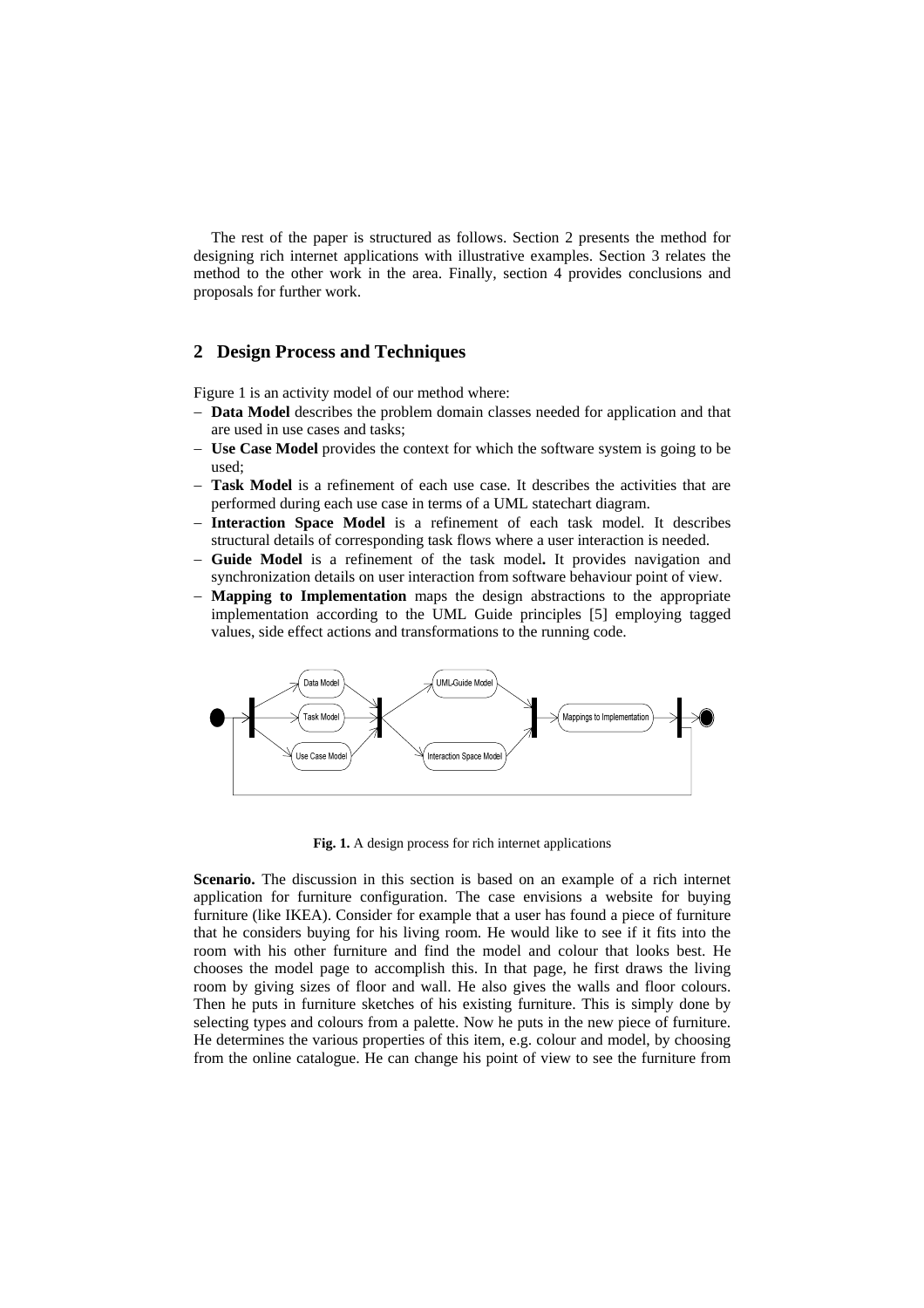different angles. He is able to change the room by moving the existing furniture around. When he is finished, he saves the furniture configuration under his own profile. Once the room is finished, it can be posted to the application server in order to allow the shop to determine whether the requested items are in stock and if necessary recommend alternative options.

**Data and Use Case Model.** Data and Use Case modelling follows traditional object oriented principles [9] when describing application domain classes, concepts, associations, aggregations and generalization/specialization.

A number of use cases can be identified from the scenario in above such as *Draw a room with walls and floor*, *Make a furniture configuration with existing furniture (Room items)*, *Put in new furniture (Store items)*, *Edit a furniture configuration (change colour etc.)*, and so on. Each use case is described in a textual version and can be depicted in a graphical form on a use case model showing the relationships to the other use cases.



**Fig. 2.** An excerpt of a task model for furniture configuration

**Task and Interaction Space Model.** Each use case can also be expressed as a statechart diagram [9]. An excerpt of a task model for our scenario is shown in Figure 3. The transitions are user actions, and the states represent the results of the user actions displayed at a user interface. In accordance with [10], the task models are enriched with *interaction spaces*, forming the elements of user interaction design for each use case. Interaction spaces are conceptual elements which prescribe how particular tasks will be supported by a user interface.



**Fig. 3.** Interaction spaces for room furniture configuration with data model classes: a) SelectRoom b) SelectItem and move it.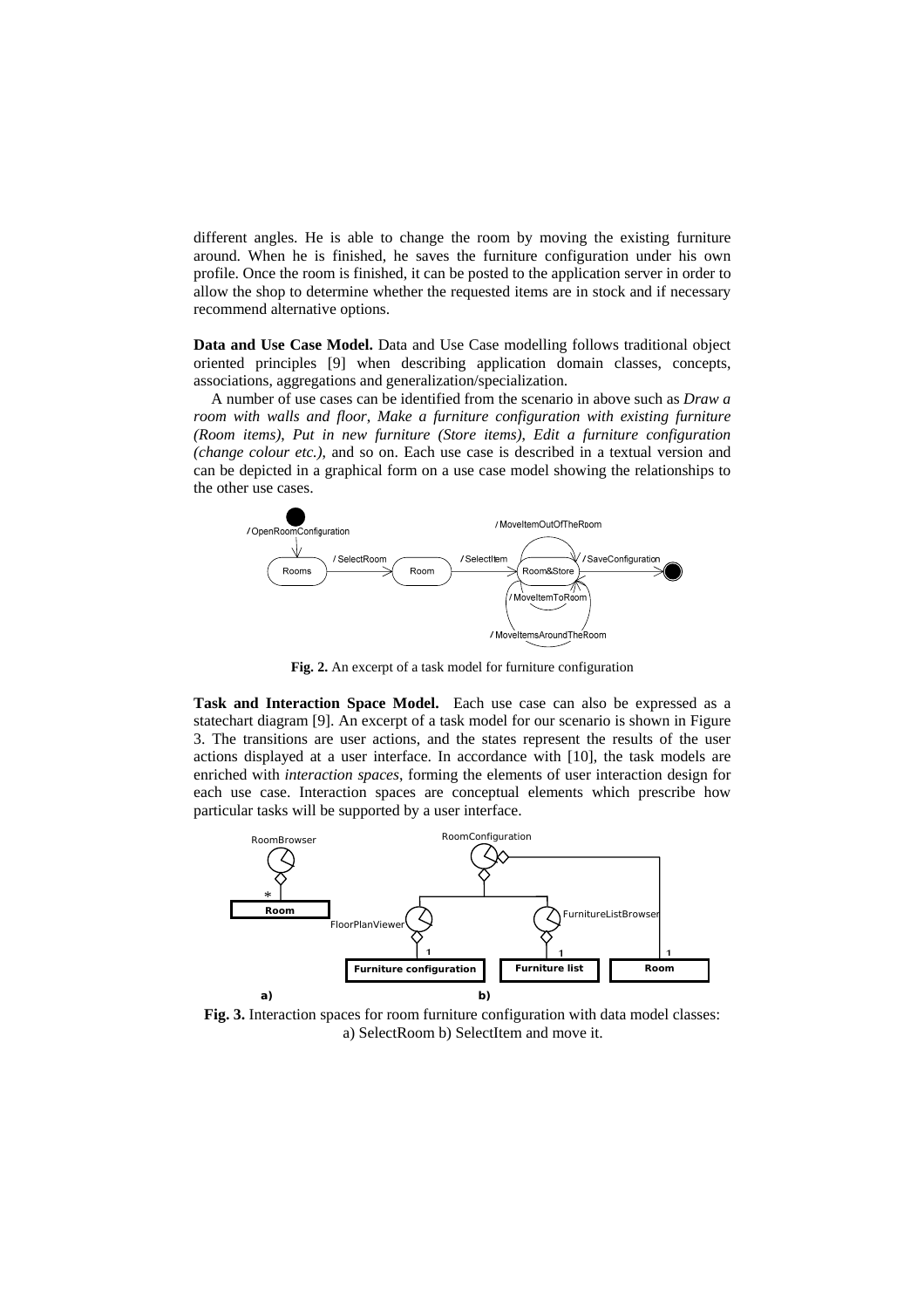Figure 4 depicts a typical example of interaction spaces with a browser and a view for a problem domain class. Furthermore, each interaction space is further connected to data classes that it is using. For each transition and state in the task model, we consider relevant interaction spaces. For example, we need a *Room browser* that shows all the user's rooms. Selection is made by pointing out one object in the list. We need a *Floor plan viewer* and a *Furniture list browser* to show the contents of the room. In this list, an object can be selected by pointing it out. Moving around should be a drag and drop type of function. These two interaction spaces are parts of an overall interaction space that we call *RoomConfiguration*. Finally, we need an interaction space for saving the furniture configuration.

**Guide Model.** *Statechart diagrams* are used in the UML-Guide [6] for modelling user navigation in a hypertext; each *state* represents the production of a given information chunk on the device observed by a user, and each *state transition* represents an event caused by user interaction that leads to the production of a new chunk of information. State diagrams therefore provide an abstraction of *hypertext trails*, where each trail can be adapted by taking into account the user background, level of knowledge, preferences and so on [5, 6]. Atomic states, super states, history states, fork and join are additional symbols to describe composition, concurrent execution, remembering, and so on. *Events, guards,* and *side effect actions* are used to specify constraints, triggers, operations for example for synchronizing user and display data as well as adaptation rules.

As each interaction space has already data context through a link to data classes and to the tasks to be performed, it is sufficient to map set of tasks from task model to UML states. Functional dependencies between interaction spaces and their states are modelled as state transitions with parameter passing. These transitions ensure that the user interface will be in consistent and synchronized state. In case of highly interactive activities at the user interface the transitions also ensure that the data is updated according to the user activity.



**Fig. 4.** An excerpt of the UML guide model for furniture configuration

Figure 4 depicts an excerpt of a navigation model according to UML-Guide. The model is a refinement of the task model presented in the beginning of this section.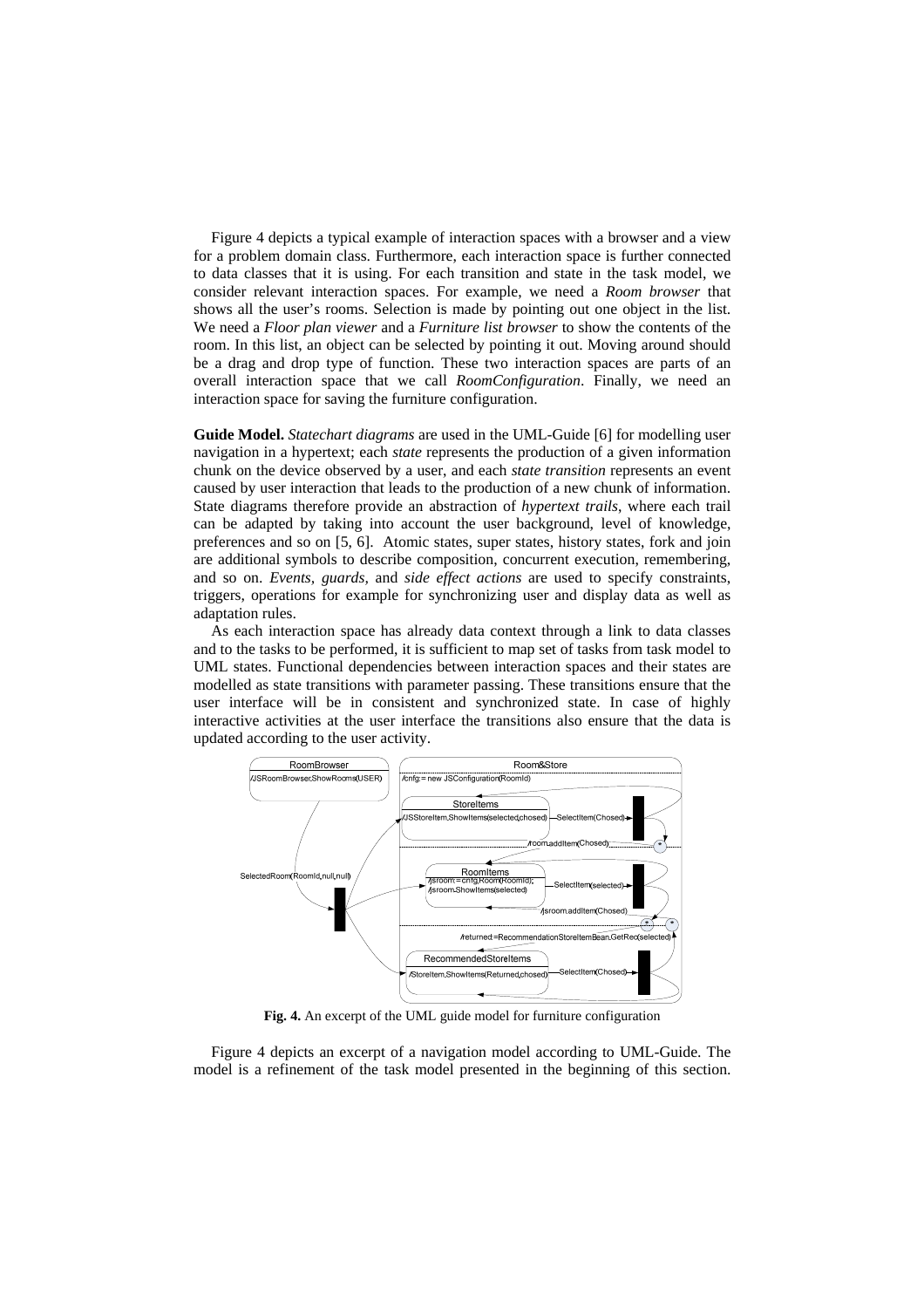There are two dialog steps: *RoomBrowser* and *Room&Store*. The Room&Store incorporates 3 concurrent regions representing three concurrently presented dialog steps: *RoomItems*, *StoreItems* and *RecommendedStoreItems*. Whenever a user selects an item from store items (*SelectItem* event on the transition from StoreItems), the item is placed into the room by synchronization invoked *Room.addItem* function. The model at the client side is reinitialized and client side functions such as *jsRoom.ShowItems()* re-renders the displays considering the added item as part of the scene. More interesting situation happens whenever user selects an item in a room: an event occurs which triggers a synchronizing action with a server of furniture shop and recommended items based on similarity functions and user preferences (*GetRec(selected)* function). Additional parameters can be specified such as booking history and so on.

### **4 Related Work**

A WebML extension for rich internet applications has been proposed in [2] with new units for the client side operation of a web application. In our approach, we propose an alternative UML-based design technique focusing user interaction and behavioral characteristics of navigation with client site business logic and asynchronous communication between server and client.

Task models have been already employed as a means to model complex processes for web applications in WSDM [4]. Similarly to our approach, the tasks are used to describe control flow between user activities and their decompositions to web application internal operations. In our work we use the tasks model together with the interaction spaces. Furthermore, we use decomposition techniques to UML Guide for adaptive navigation design to specify synchronization of different web page fragments and request the data needed for them.

Interactive Dialog Model (IDM) [1] relates to our approach through its focus on user interaction. It is based on a map based technique for user dialog specification on the web connected to data and content.

SHDM [3] uses semantic web conceptual model to specify structural features of the user interface widgets. Widgets are also a central part of the interaction space specifications. They are used to specify parts of the interaction space in terms of data and interaction facilities.

In [12], authors make use of sequence diagrams to synchronize different devices. The technique might be applicable for the rich internet applications as well in combination with the techniques proposed in this paper and in our technique.

#### **5 Conclusion**

We have proposed a new UML-based design method for rich internet applications. It is based on the task models, interactions spaces, and web interaction and navigation specification in the UML-Guide. It provides direct means to analyze user interaction as well as asynchronous communication between web client and web server. It